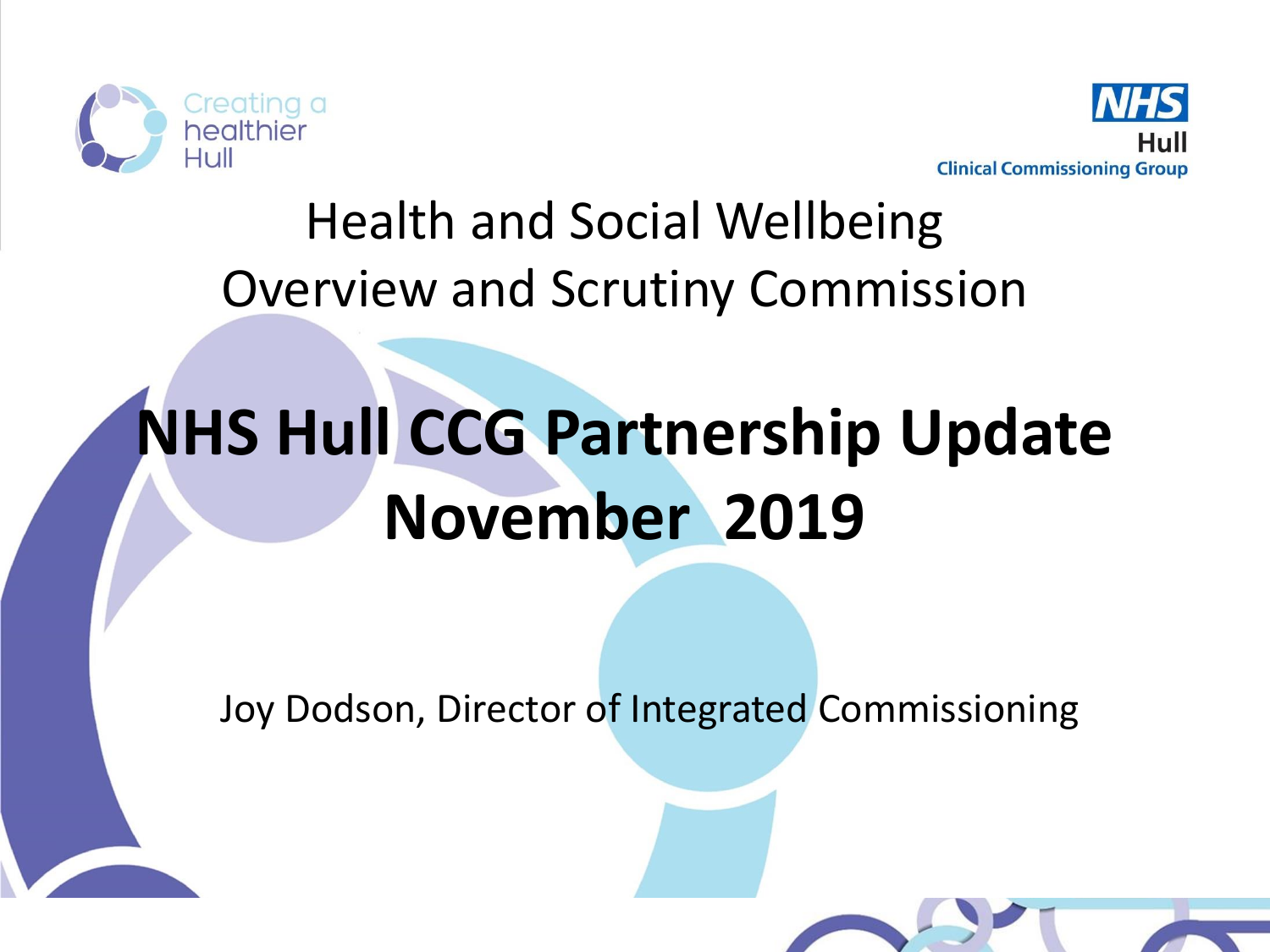



# **Updates this quarter:**

- 1. Non-Emergency Medical Transport Procurement
- 2. Thames Ambulance Service Performance Update
- 3. Building improvements to the Emergency Department at Hull Royal Infirmary

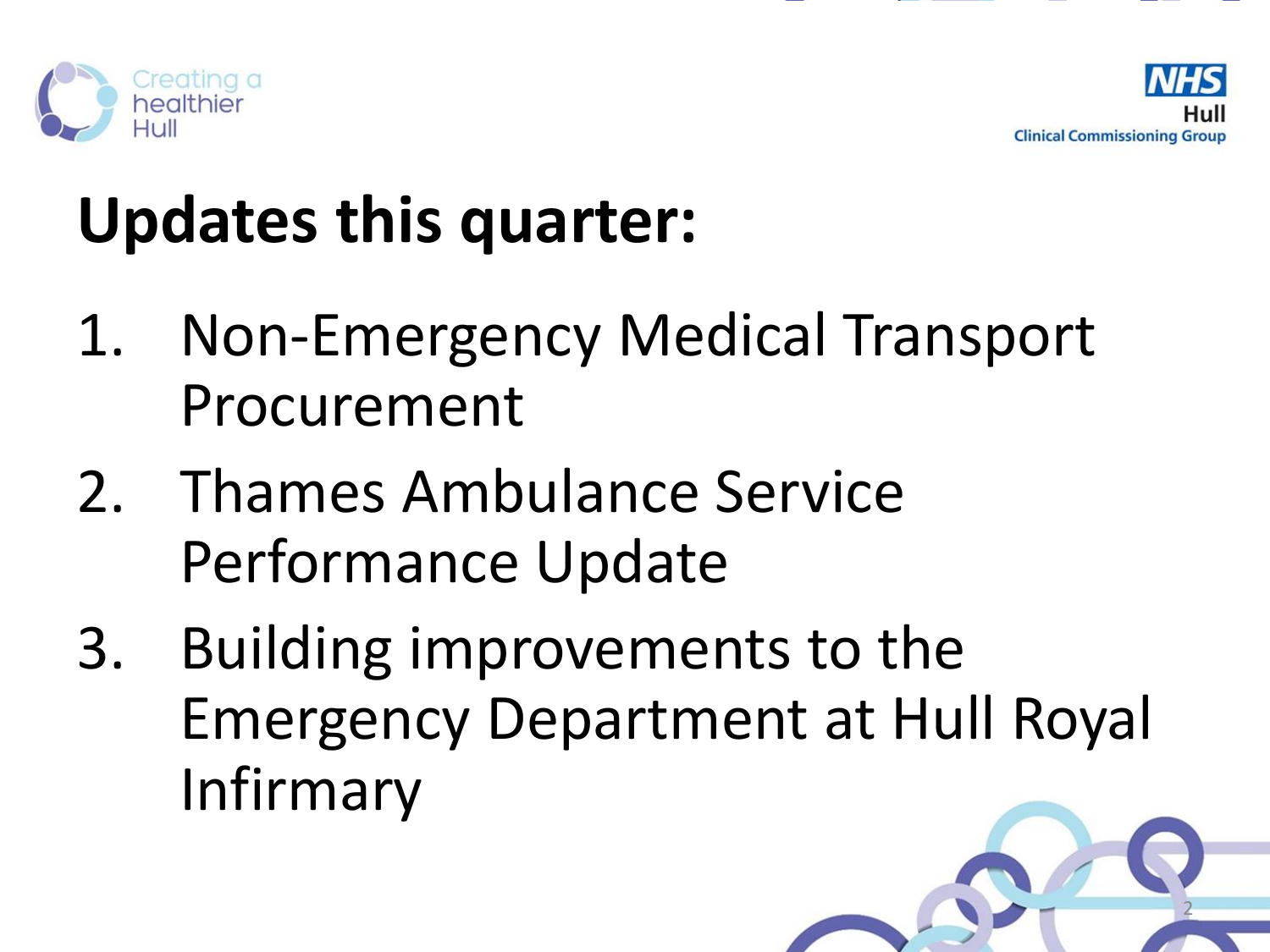



#### NON-EMERGENCY MEDICAL TRANSPORT (NEMTS) SERVICE PROCUREMENT

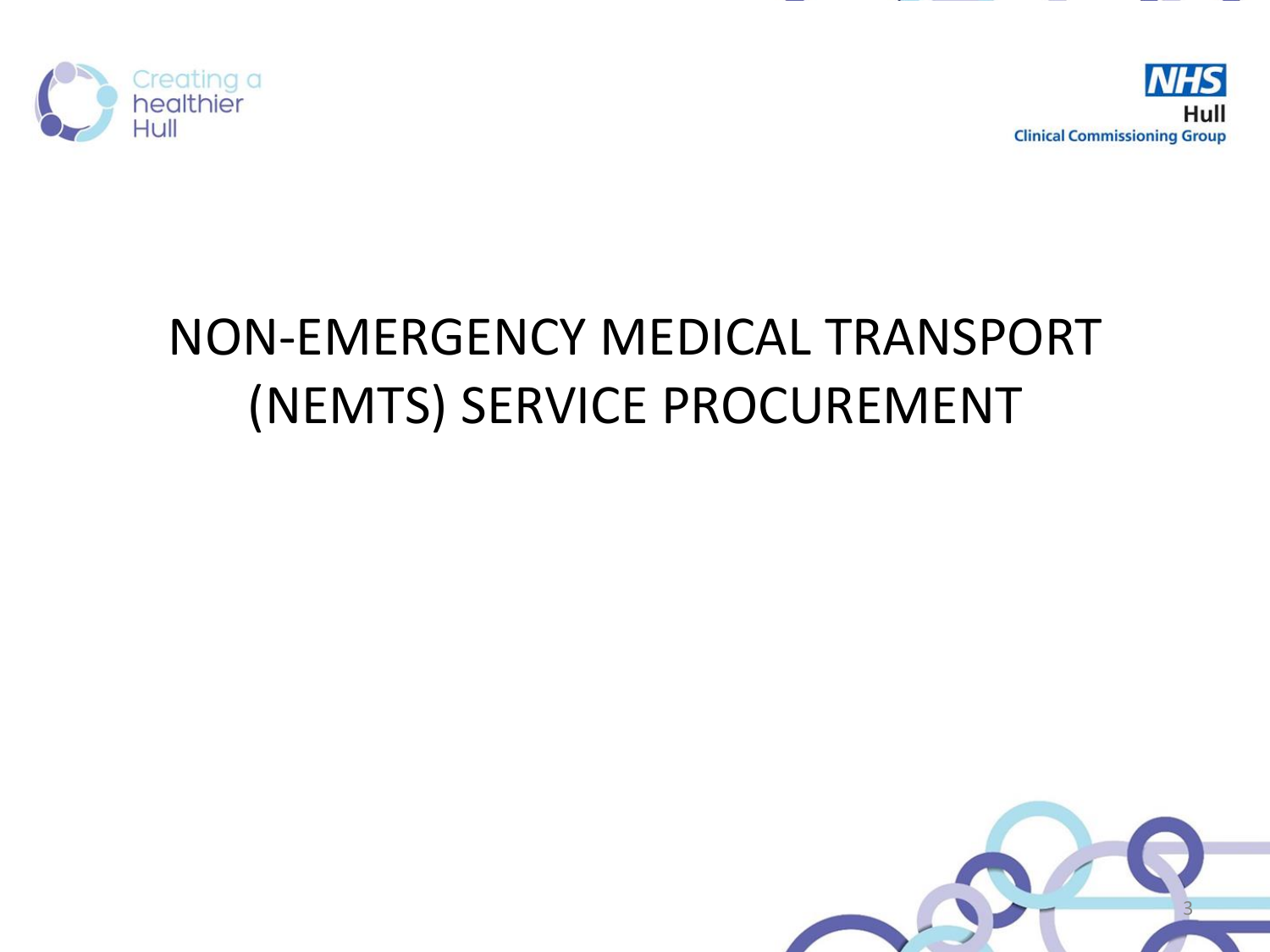



#### **Non-Emergency Medical Transport Services?**

Provides eligible patients with safe and reliable NHS funded transport to and from medical appointments, where they have a condition that that prevents them from travelling by any other means.

Sometimes referred to as Patient Transport Services (PTS)

Not 999 or 'blue light' paramedic service

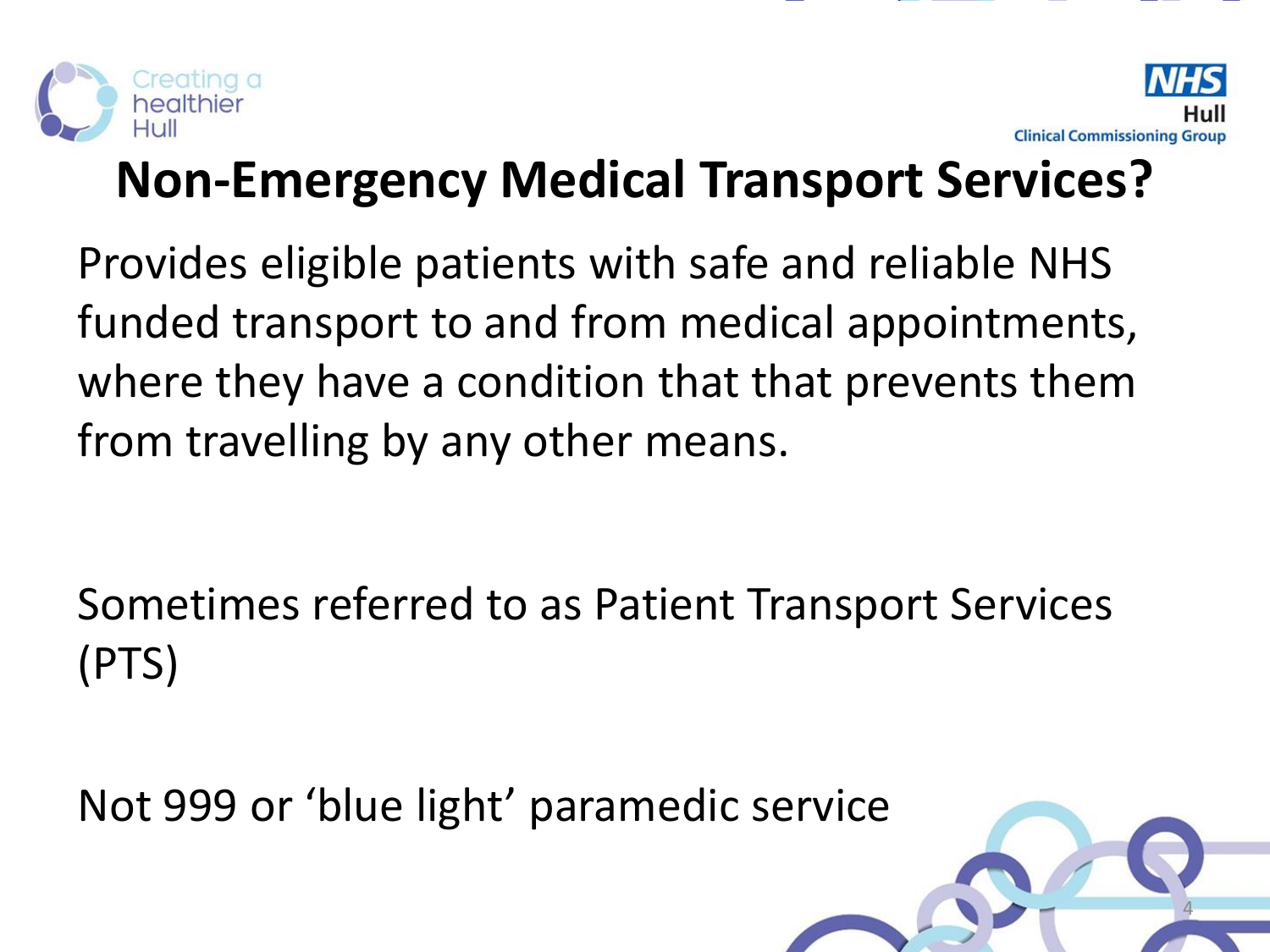



5

## Categories of Service User Journey

**Planned Routine** e.g. hospital outpatients

**Same Day** e.g. discharge from hospital

**Priority** i.e. Renal, Oncology/Haematology or Jean Bishop ICC

**Out of Area Journey** e.g. appointment at Leeds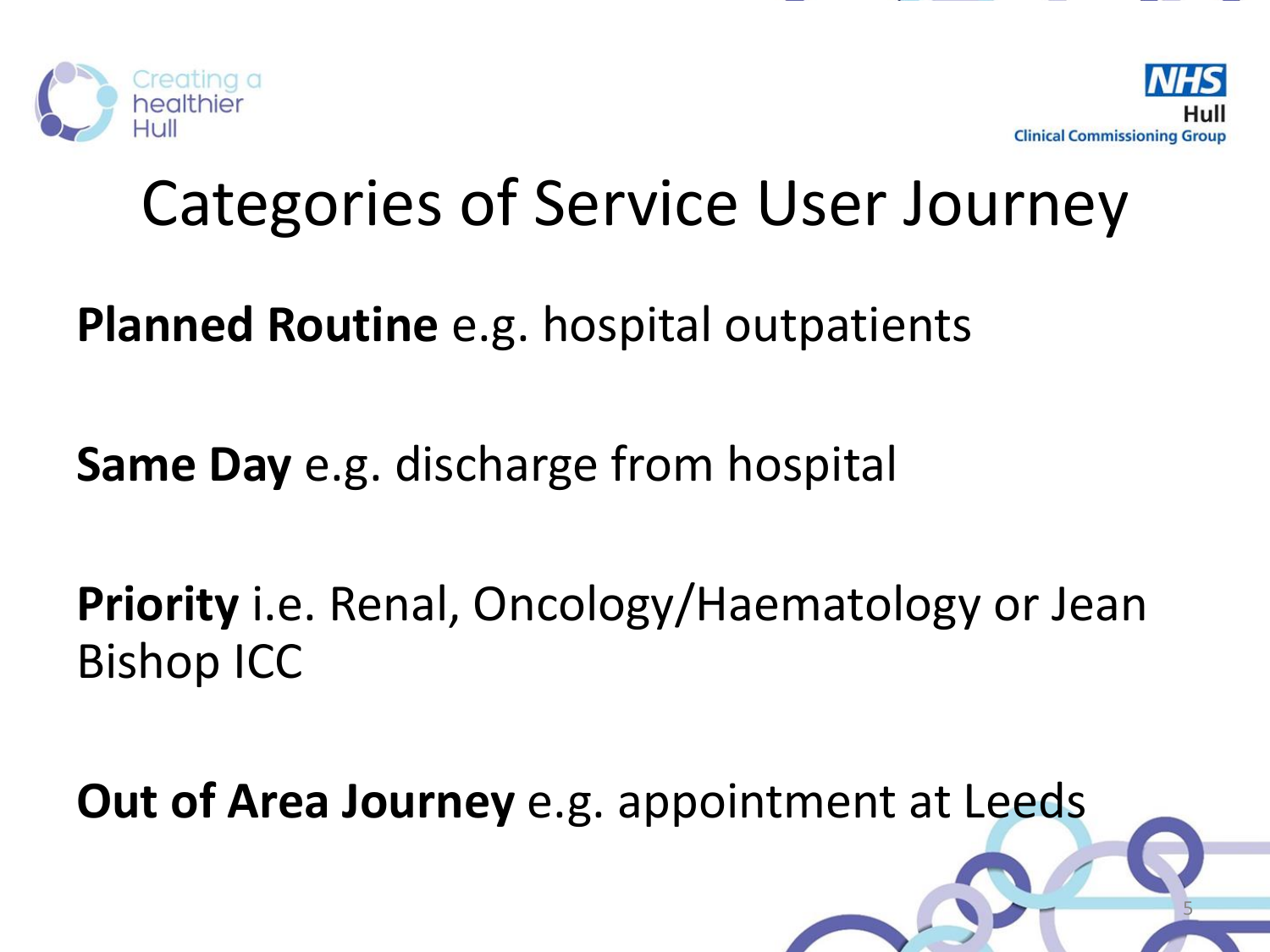

6

# Performance Framework - KPIs

| <b>Planned Routine Journeys</b> | Percentage of service users picked up within 120 minutes before<br>appointment                                                              | 95% |
|---------------------------------|---------------------------------------------------------------------------------------------------------------------------------------------|-----|
| <b>Planned Routine Journeys</b> | Percentage of service users arriving up to 60 mins before their<br>appointment                                                              | 95% |
| <b>Planned Routine Journeys</b> | Percentage of service users collected within 90 minutes after their<br>booked ready time                                                    | 90% |
| Same Day Journeys               | Percentage of same day service users collected within 120 minutes of<br>journey booking                                                     | 95% |
| <b>Priority Service Users</b>   | Percentage of service users should arrive no more than 30 minutes<br>before their appointment                                               | 95% |
| <b>Priority Service Users</b>   | Percentage of service users are to be collected within 30 minutes of the<br>booked ready time                                               | 90% |
| <b>Priority Service Users</b>   | Percentage of priority service users journeys to be no more than 30<br>minutes from collection to destination                               | 90% |
| Journey Time                    | Percentage of journeys (planned routine; same day; priority service<br>users) to be no more than 60 minutes from collection to destination; | 97% |
| <b>Telephone Call Answering</b> | Percentage of calls to be no more than 2 minutes                                                                                            | 90% |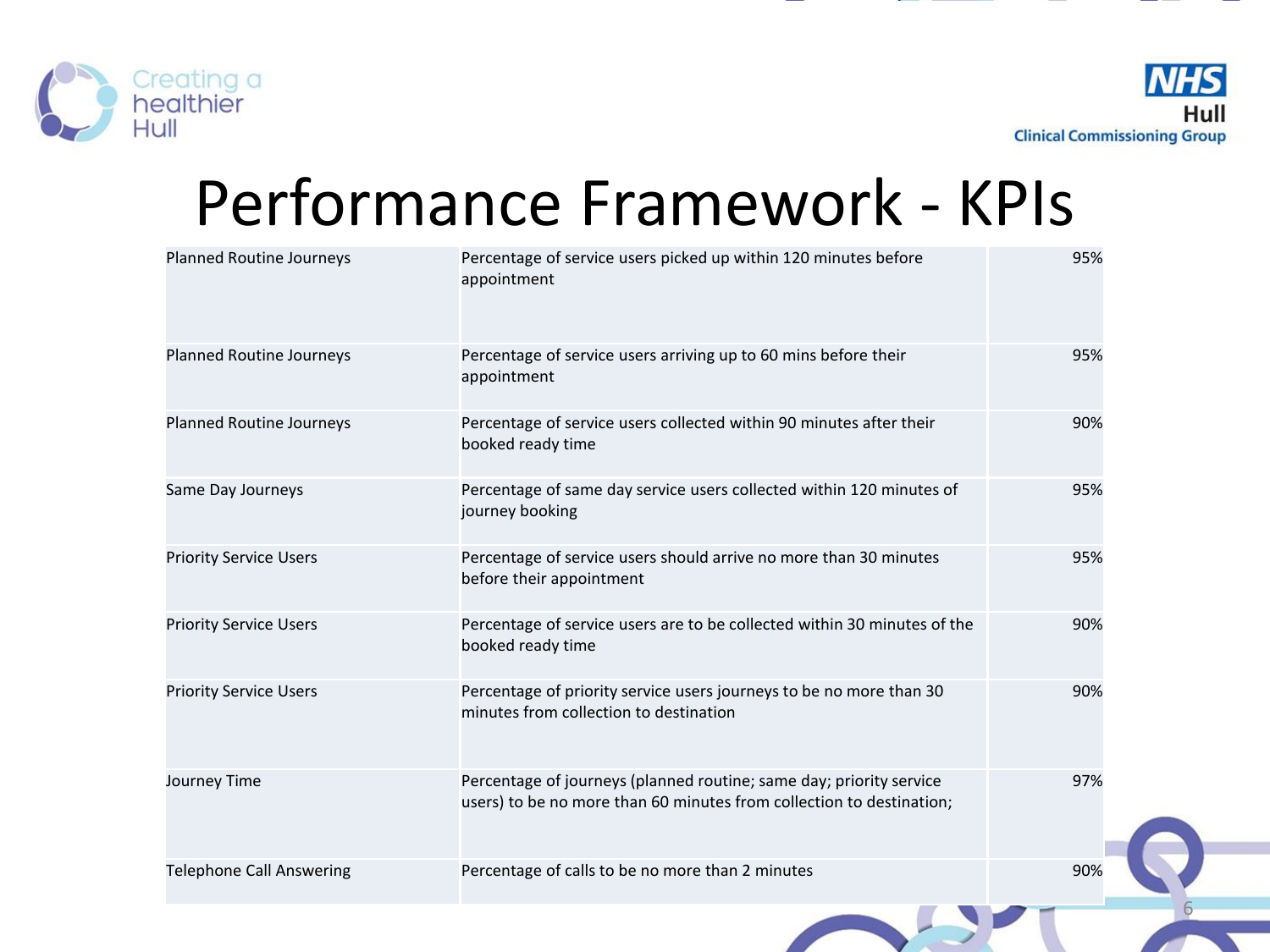



# Performance Framework: Quality

- Infection Prevention and Control
- Training
- Patient Safety
- Serious Incidents
- Safeguarding
- 4C's (Compliments, Comments, Concerns, Complaints)
- Safer Staffing

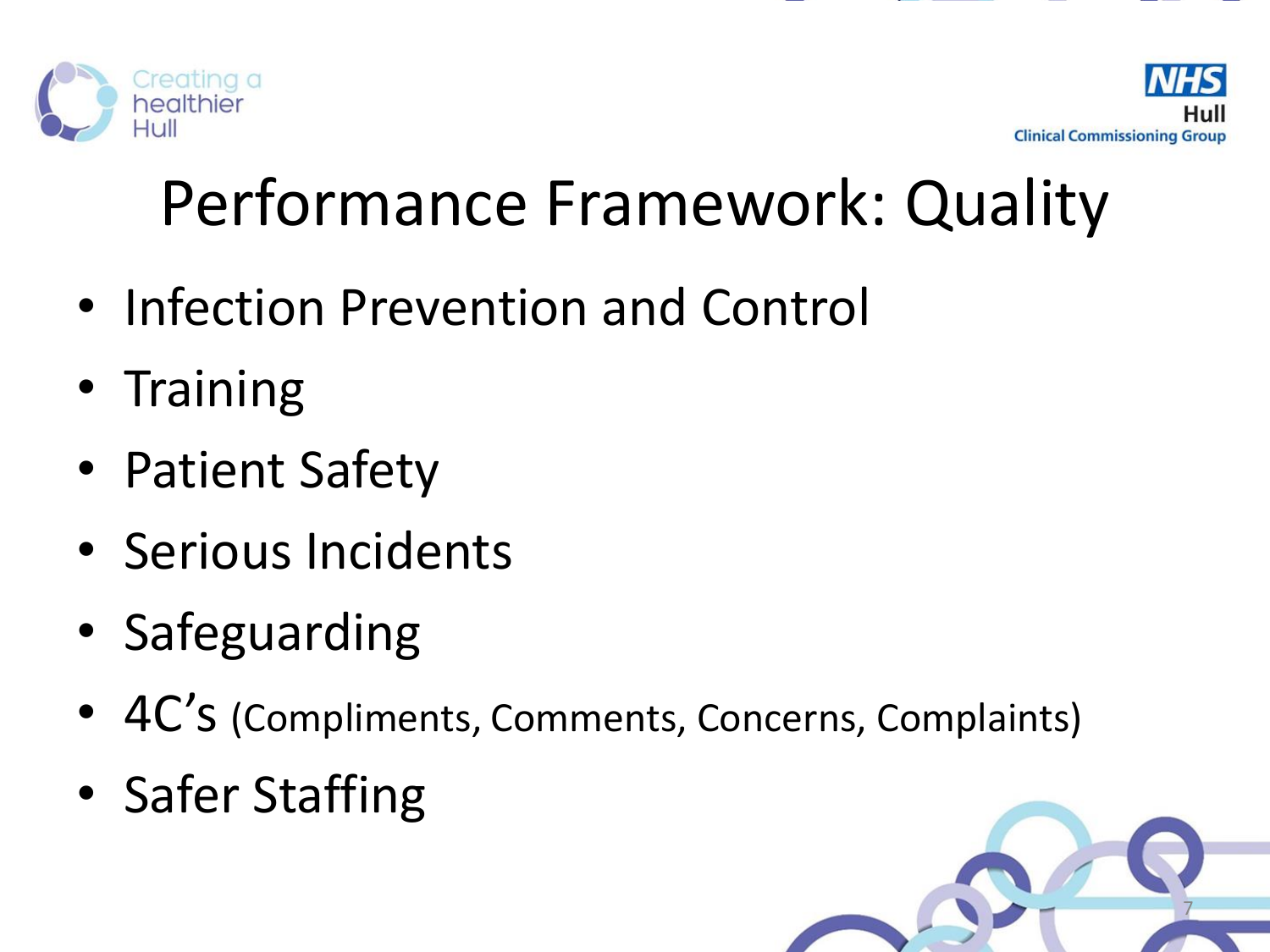



### Contract Award

#### **Preferred Provider:** Yorkshire Ambulance Service NHS Trust

**Contract Length:** 5 years with option to extend for a further 2 years

**Service Commencement:** 1 April 2020

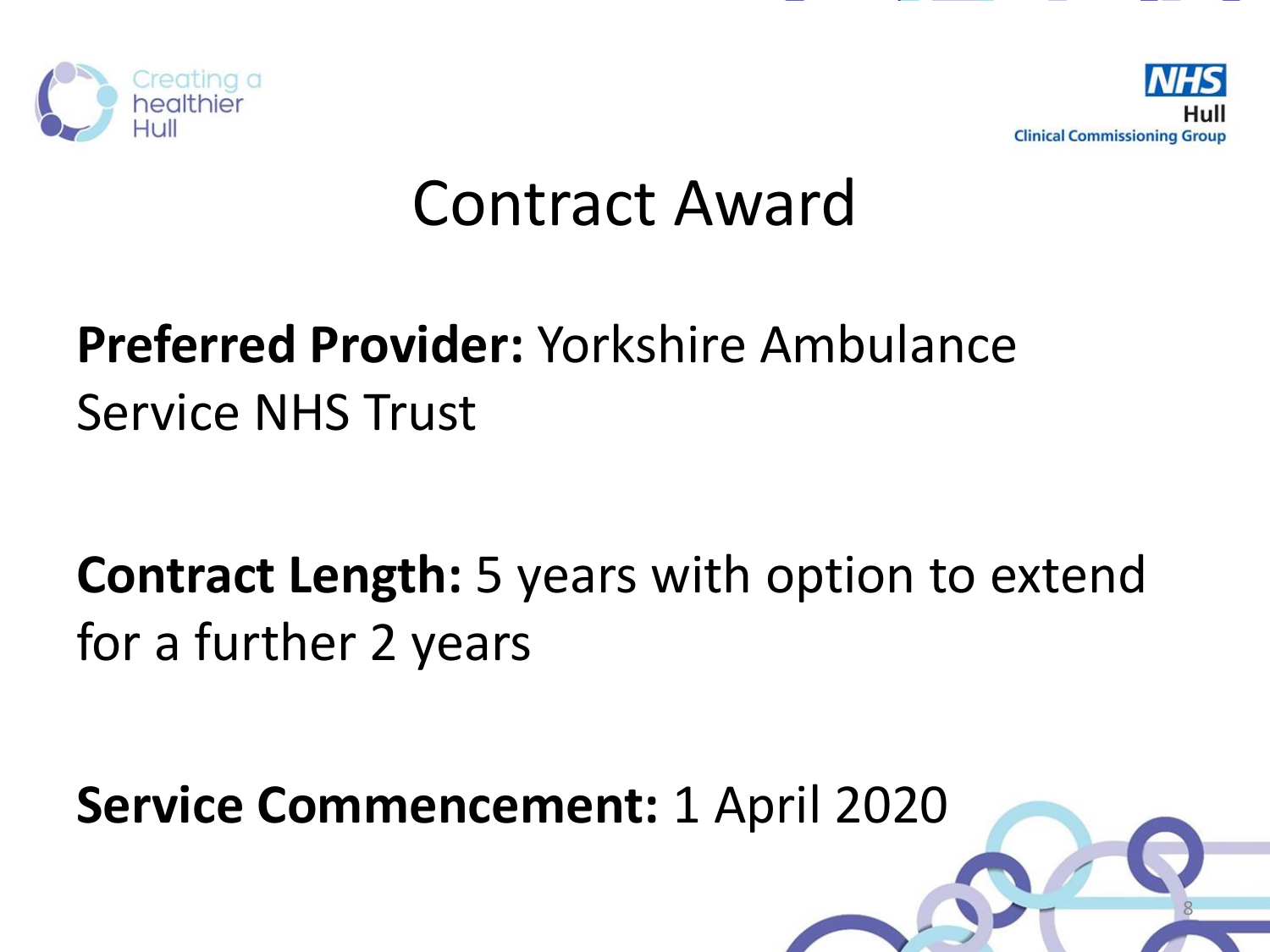



#### **THAMES AMBULANCE SERVICE LIMITED (TASL)**

#### CONTRACT FOR NON-EMERGENCY MEDICAL TRANSPORT SERVICES

#### PERFORMANCE UPDATE

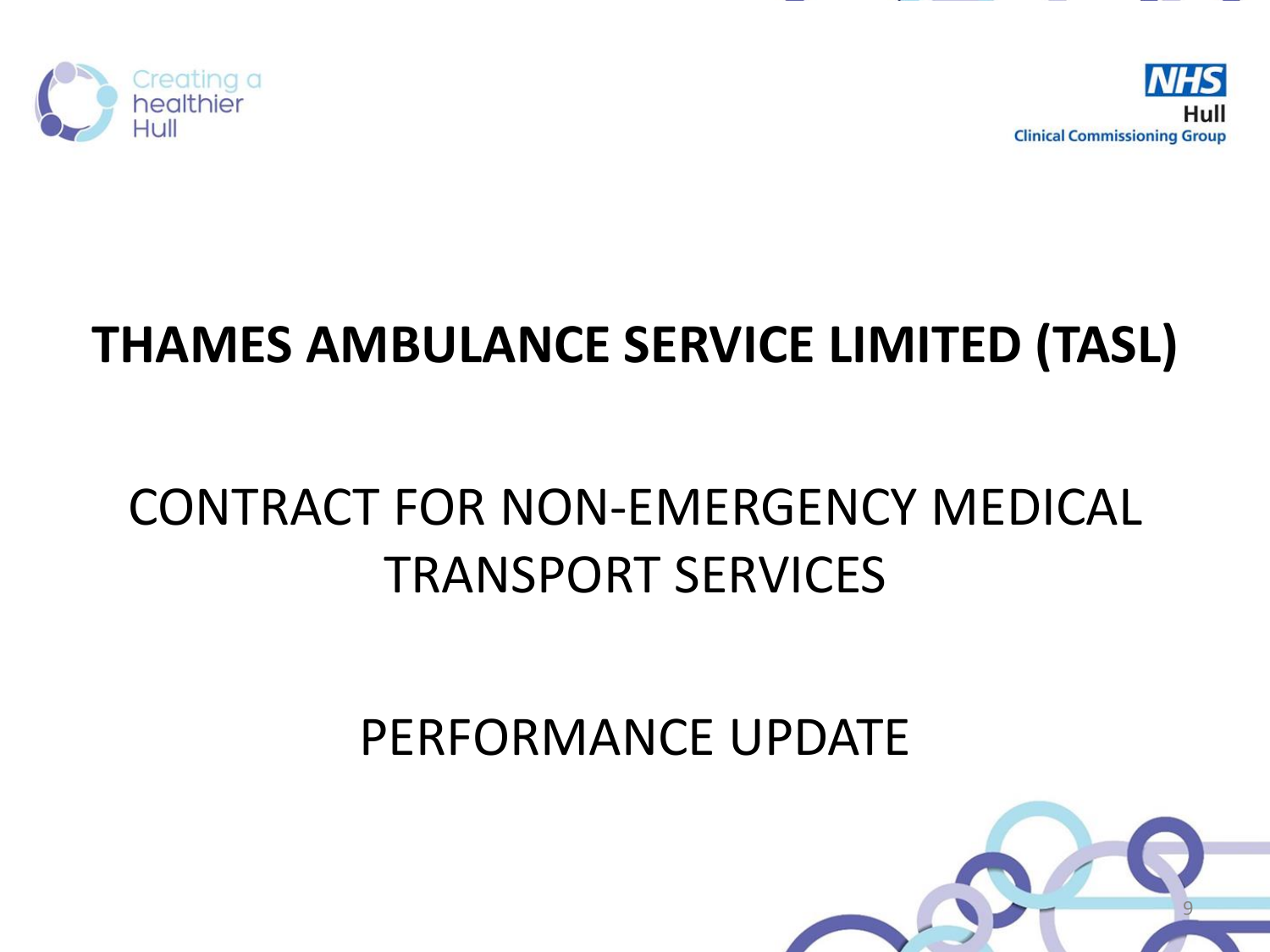



- Contract will terminate 31 March 2020
- Contract management is being maintained during the notice period
- Performance remains challenged and below target for majority of KPIs which are focussed on timeliness of transport
- Quality of service is also reported in terms of patient experience, workforce, infection prevention and control

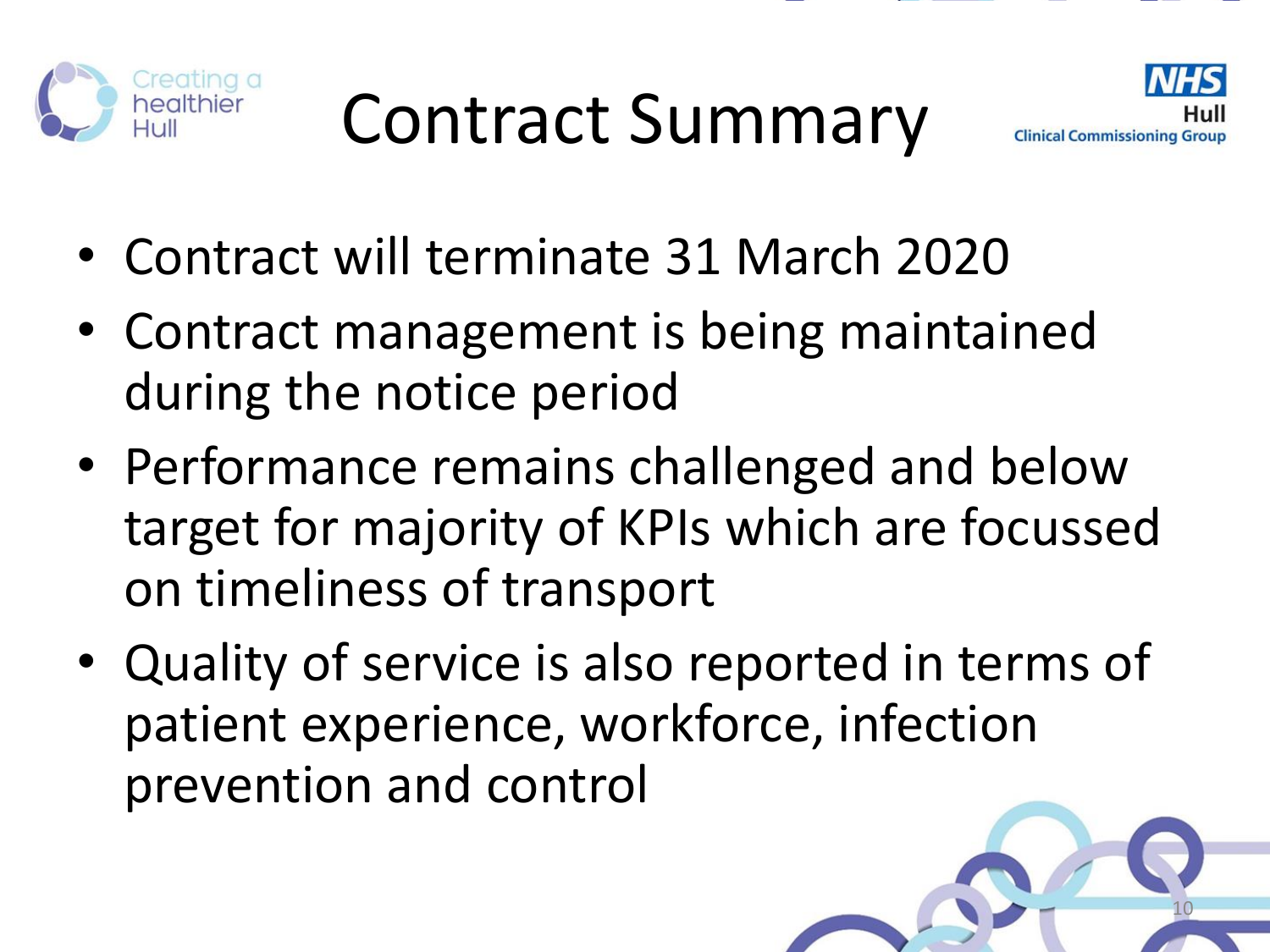

### TASL Performance: KPI Summary

| <b>Key Performance Indicators</b> |                    | <b>Target</b>                                                                                    | 2017/18 | 2018/19<br><b>Full Year   Full Year</b> | Apr-19 | <b>May-19</b> | <b>Jun-19</b> | <b>Jul-19</b> | <b>Aug-19</b> |     |
|-----------------------------------|--------------------|--------------------------------------------------------------------------------------------------|---------|-----------------------------------------|--------|---------------|---------------|---------------|---------------|-----|
| 01                                | Planned<br>Routine | Service users picked up within 120 minutes before<br>appointment                                 | 95%     | 88%                                     | 93%    | 91%           | 90%           | 90%           | 91%           | 93% |
| 02                                | Planned<br>Routine | Service users arriving up to 60 mins before their<br>appointment                                 | 95%     | 84%                                     | 89%    | 88%           | 85%           | 90%           | 90%           | 89% |
| <b>Q8</b>                         | Planned<br>Routine | Service users collected within 90 mins of their<br>booked ready time                             | 90%     | 74%                                     | 83%    | 83%           | 81%           | 82%           | 78%           | 79% |
| O <sub>3</sub>                    | Same Day           | Same day service users collected within 120<br>minutes of journey booking                        | 95%     | 77%                                     | 83%    | 73%           | 73%           | 79%           | 77%           | 77% |
| 04                                | <b>Users</b>       | Priority Service Service users should arrive no more than 30<br>minutes before their appointment | 95%     | 51%                                     | 48%    | 58%           | 53%           | 58%           | 56%           | 60% |
| los                               | <b>Users</b>       | Priority Service Service users collected within 30 minutes of the<br>booked ready time           | 90%     | 57%                                     | 68%    | 74%           | 70%           | 67%           | 65%           | 69% |
| <b>Q6</b>                         | <b>Users</b>       | Priority Service Priority service users journeys to be no more than<br>30 minutes                | 90%     | 74%                                     | 81%    | 84%           | 87%           | 85%           | 86%           | 84% |
| Q7                                | Journey Time       | Journeys to be no more than 60 minutes from<br>collection to destination                         | 97%     | 93%                                     | 99%    | 99%           | 99%           | 99%           | 100%          | 92% |

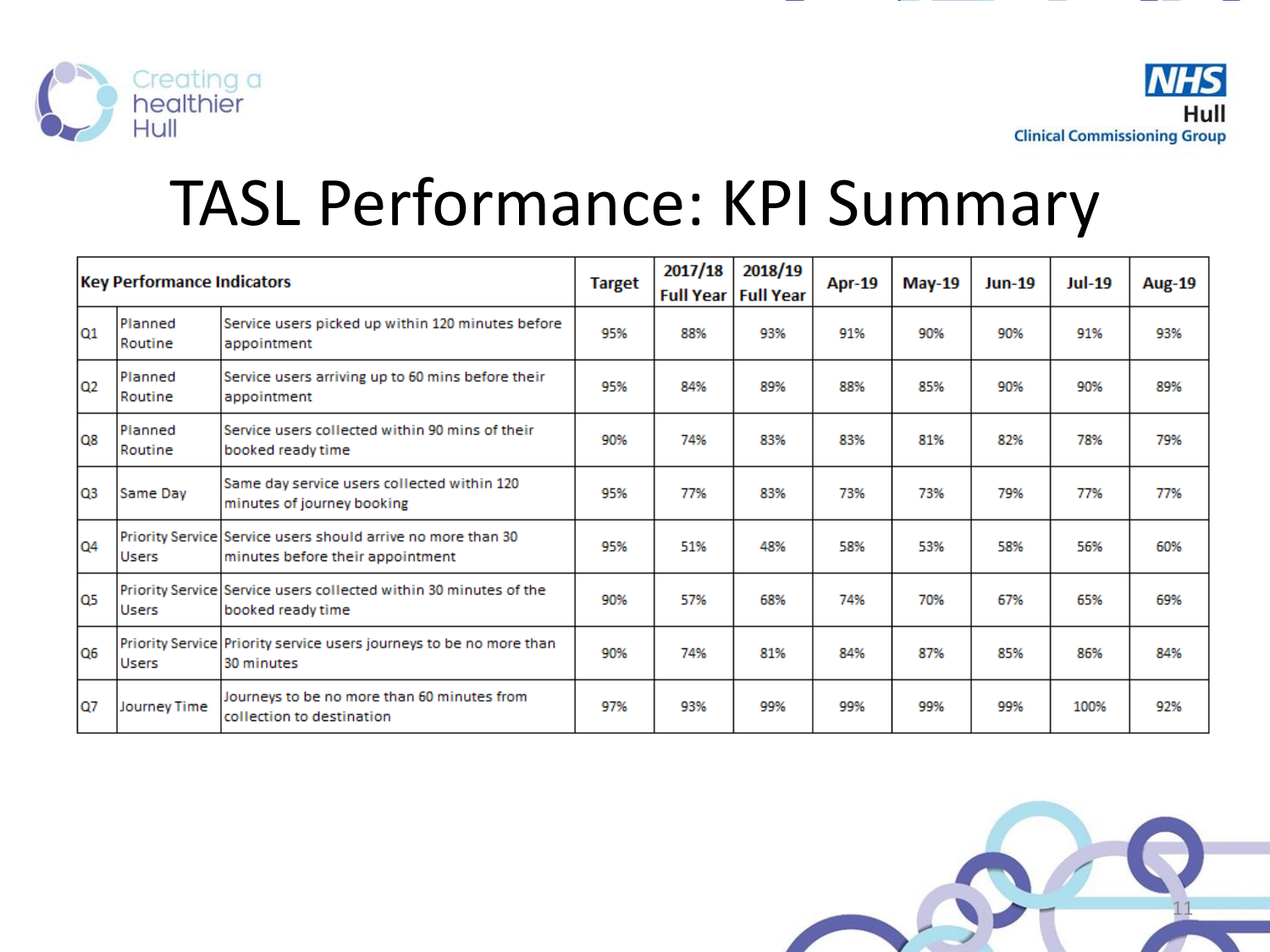



# TASL Quality: Patient Experience

| Hull Patient Concerns & Complaints Dashboard |                          |               |               |               |               |               |  |
|----------------------------------------------|--------------------------|---------------|---------------|---------------|---------------|---------------|--|
| 2019-2020                                    |                          |               | Ο1            |               | Q2            |               |  |
|                                              | <b>Apr-19</b>            | <b>May-19</b> | <b>Jun-19</b> | <b>Jul-19</b> | <b>Aug-19</b> | <b>Sep-19</b> |  |
|                                              | Compliments              |               |               |               |               |               |  |
| No. of Concerns &<br>Complaints              | <b>Concerns</b>          |               |               |               |               |               |  |
|                                              | <b>Formal Complaints</b> |               |               |               |               |               |  |

#### Analysis of concerns

| <b>Collection/Waiting Time</b> | 15           |
|--------------------------------|--------------|
| Eligibility                    | <sup>2</sup> |
| <b>Staff Behaviour</b>         |              |

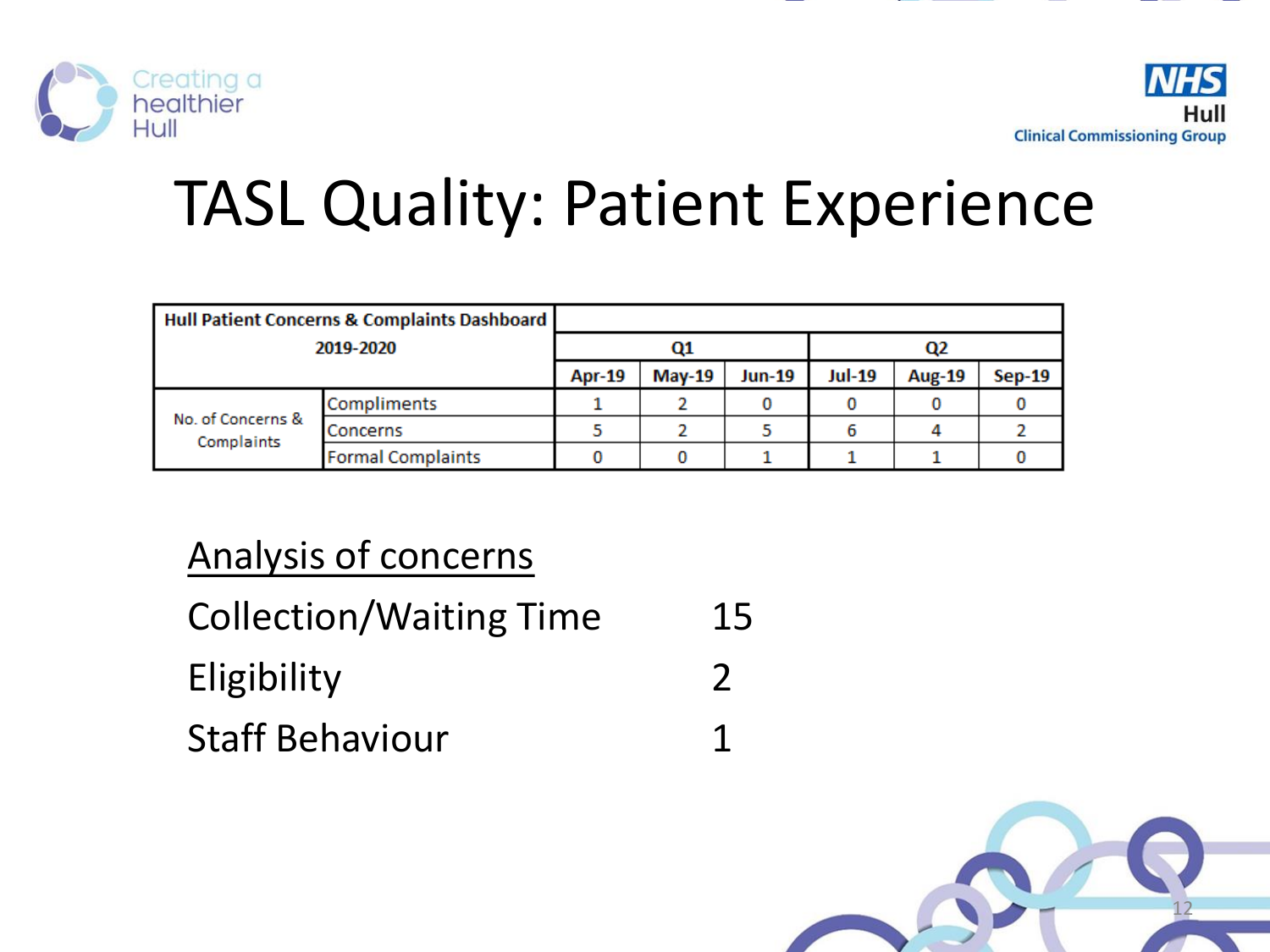

### TASL Quality: Patient Experience Survey

|                                                                                | Q4 2018_2019                                        | Q1 2019 2020                                        | Q2 2019 2020                                        |
|--------------------------------------------------------------------------------|-----------------------------------------------------|-----------------------------------------------------|-----------------------------------------------------|
| <b>Question Asked</b>                                                          | <b>Hull Response</b><br>Score of 4+<br>(Good/Great) | <b>Hull Response</b><br>Score of 4+<br>(Good/Great) | <b>Hull Response</b><br>Score of 4+<br>(Good/Great) |
| HOW WOULD YOU RATE THE HYGIENE & CLEANLINESS OF<br><b>OUR VEHICLES?</b>        | 100%                                                | 100%                                                | 100%                                                |
| HOW COURTEOUS & CARING ARE PATIENT TRANSPORT<br>STAFF?                         | 100%                                                | 100%                                                | 100%                                                |
| HOW WOULD YOU RATE THE TIMELINESS OF THE SERVICE?                              | 84%                                                 | 62%                                                 | 97%                                                 |
| HOW COMFORTABLE WAS YOUR JOURNEY?                                              | 95%                                                 | 92%                                                 | 94%                                                 |
| HOW SAFE & SECURE DO YOU FEEL WHEN YOU'RE WITH US?                             | 100%                                                | 100%                                                | 100%                                                |
| <b>HOW ACCOMMODATING ARE WE TO YOUR HEALTH &amp;</b><br><b>MOBILITY NEEDS?</b> | 100%                                                | 98%                                                 | 98%                                                 |
| HOW EFFECTIVELY WERE YOU COMMUNICATED WITH?                                    | 100%                                                | 100%                                                | 100%                                                |

| <b>Friends &amp; Family Test (FFT)</b>                                                       | Hull<br>% Positive Response | Hull<br>% Positive Response | Hull<br>% Positive Response                                                       |  |
|----------------------------------------------------------------------------------------------|-----------------------------|-----------------------------|-----------------------------------------------------------------------------------|--|
|                                                                                              |                             |                             | (Likely/Extremely Likely)   (Likely/Extremely Likely)   (Likely/Extremely Likely) |  |
| HOW LIKELY ARE YOU TO RECOMMEND TASL TO FRIENDS &<br><b>FAMILY IF THEY NEEDED TRANSPORT?</b> | 90%                         | 86%                         | 99%                                                                               |  |

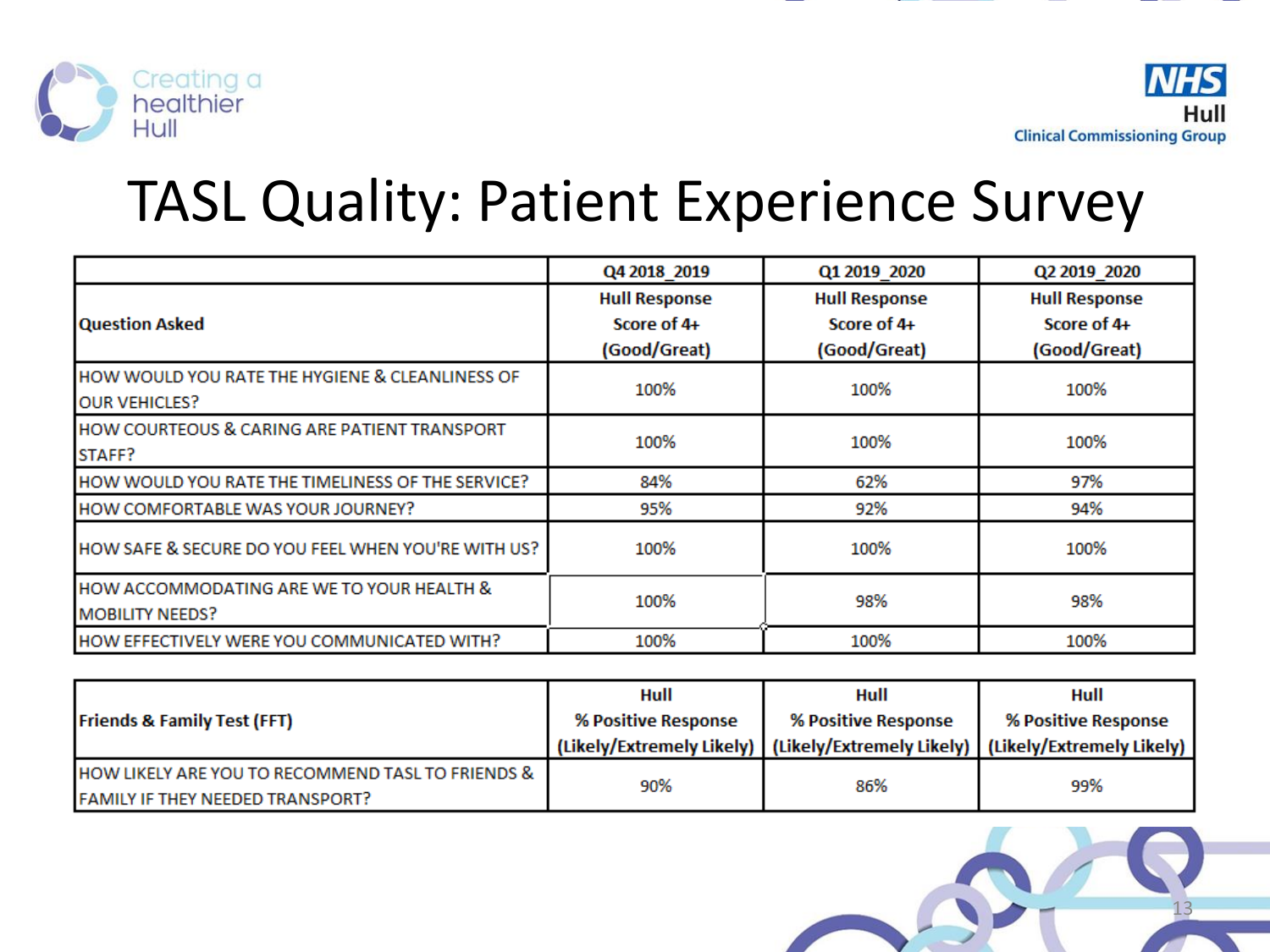

# TASL Quality: Workforce (1)

|                                |                        |                               | Q1     |        |        | Q2     |        |        |
|--------------------------------|------------------------|-------------------------------|--------|--------|--------|--------|--------|--------|
|                                |                        |                               | Apr_19 | May 19 | Jun_19 | Jul 19 | Aug_19 | Sep_19 |
| Recruitment<br>ಂತ<br>Vacancies |                        | <b>Hull WTE Required</b>      |        |        |        | 44     | 44     | 44     |
|                                | Planned vs.<br>Actual  | <b>Hull WTE Current</b>       | 40.5   | 42.5   | 42.5   | 42.5   | 47.5   | 46.7   |
|                                |                        | <b>Hull Current Vacancies</b> |        |        |        | 1.31   | $-3.5$ | $-2.3$ |
|                                |                        | <b>Hull WTE Hours</b>         | 6075   | 6375   | 6375   | 6375   | 7125   | 7005   |
|                                | In Month Leavers Hull  |                               | 0      |        | 0      | 0      |        |        |
|                                | In Month Starters Hull |                               | 0      |        |        | 0      |        |        |

|           | <b>Other</b>             | <b>Hull Hours</b>                   |       |       |       | 0      | 8.5   | 165.5  |
|-----------|--------------------------|-------------------------------------|-------|-------|-------|--------|-------|--------|
|           | Abstractions             | Hull %                              |       |       |       | 0.00%  | 0.12% | 0.02%  |
|           | Short term staff         | <b>Hull WTE Hours</b>               | 71    | 78    | 106   | 66.75  | 12    | 33.75  |
| & Absence | sickness                 | Hull %                              | 1.17% | 1.22% | 1.66% | 1.05%  | 0.17% | 0.48%  |
|           | Medium term              | Hull WTE Hours                      | 93    | 130   | ٥     | 0      | 45    | 180    |
|           | staff sickness           | Hull %                              | 1.53% | 2.04% | 0.00% | 0.00%  | 0.63% | 2.57%  |
|           | Long term staff          | Hull WTE Hours                      | 120   | 240   | 390   | 375    | 337.5 | 120    |
| Sickness  | sickness                 | Hull %                              | 1.98% | 3.76% | 6.12% | 5.88%  | 4.74% | 1.71%  |
|           | Total Sickness/Absence % |                                     | 4.67% | 7.03% | 7.78% | 6.93%  | 5.54% | 4.76%  |
|           |                          | <b>Total Sickness/Absence Hours</b> | 284   | 448   | 496   | 441.75 | 394.5 | 333.75 |

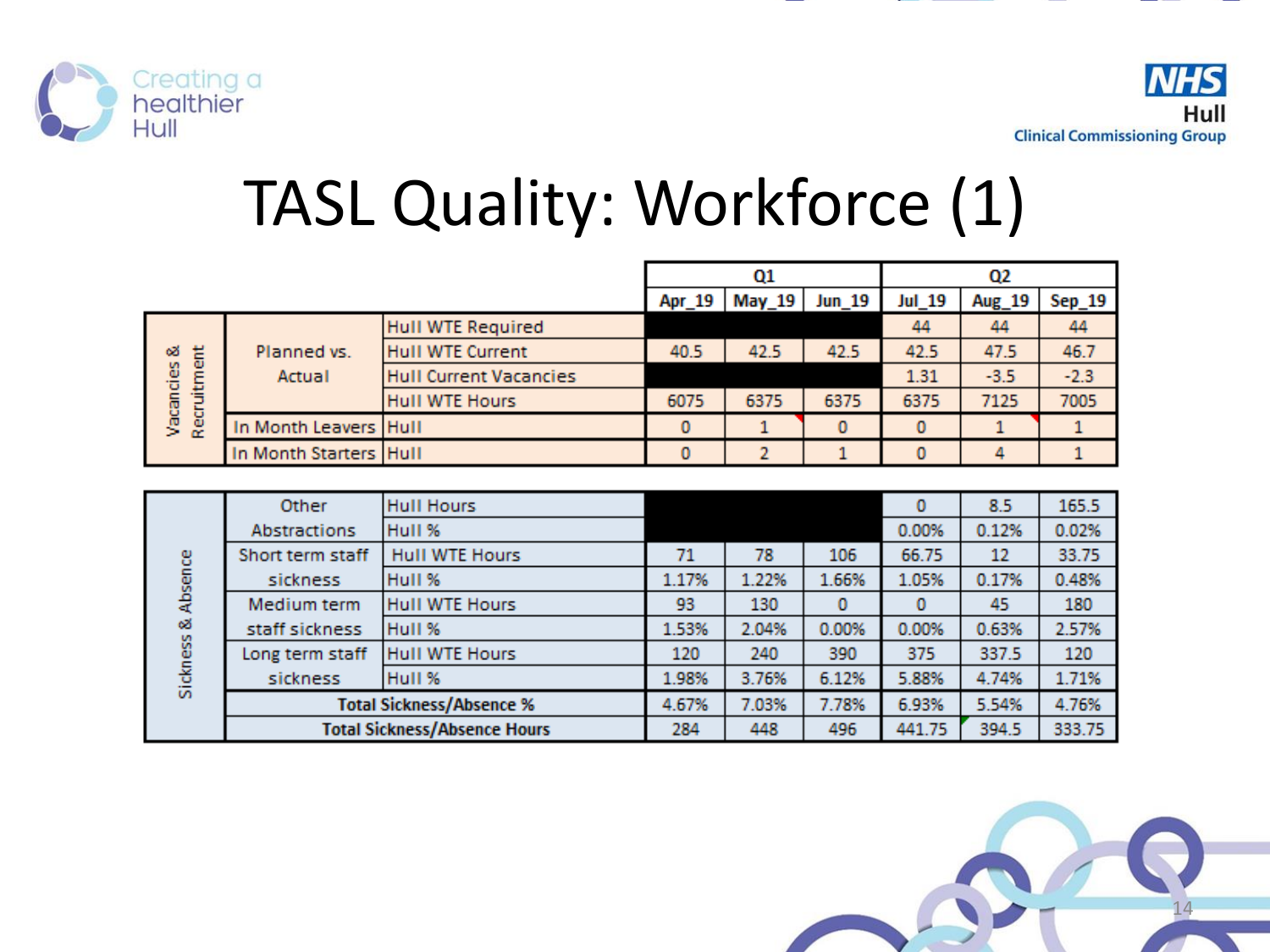

# TASL Quality: Workforce (2)

|             | Q1                                 |                   |        |               | Q2     |          |                   |         |
|-------------|------------------------------------|-------------------|--------|---------------|--------|----------|-------------------|---------|
|             |                                    |                   | Apr_19 | <b>May_19</b> | Jun_19 | Jul_19   | Aug_19            | Sep_19  |
|             | <b>Bank Hours</b>                  | Hull Hours        | 0      | 221.5         | 155    | 126.25   | 102               | 135     |
| Cover       |                                    | Hull %            | 0.00%  | 3.47%         | 2.38%  | 2.08%    | 1.43%             | 1.93%   |
| Operational | <b>Overtime Hours</b>              | <b>Hull Hours</b> | 0      | 269           | 47.2   | $\bf{0}$ | 386%              | 323.00  |
|             |                                    | Hull %            | 0.00%  | 4.19%         | 7.25%  | 0.00%    | 5.41%             | 4.61%   |
|             | <b>Third Party Hours</b>           | <b>Hull Hours</b> | 0      | 0             | 0      | 24       | $\bf{0}$          | 0       |
|             |                                    | Hull %            | 0.00%  | 0.00%         | 0.00%  | 5.44%    | 0.00%             | 0.00%   |
|             |                                    |                   |        |               |        |          |                   |         |
| ince<br>हे  | Staff with current<br>DRS checks % | 111.111           | 475767 | 475767        | 475747 | 4.00007  | <b>A CULTURAL</b> | 4757457 |

| -<br>-<br>늚 | DBS checks %          | Hull | 100% | 100% | 100% | 100% | 100.00% | 100% |
|-------------|-----------------------|------|------|------|------|------|---------|------|
| ō<br>÷<br>폡 | Staff with current    |      |      |      |      |      |         |      |
| ā<br>Ŵ.     | Licence checks % Hull |      | 100% | 100% | 100% | 100% | 100.00% | 100% |

| ಿ | % relevant staff in receipt Induction Training         | 100% | 100% | 100% | 100% | 100.00% | 100% |
|---|--------------------------------------------------------|------|------|------|------|---------|------|
|   | F % of Staff in receipt of Statutory & Mandatory Train | 87%  | 87%  | 87%  | 90%  | 90.00%  | 90%  |

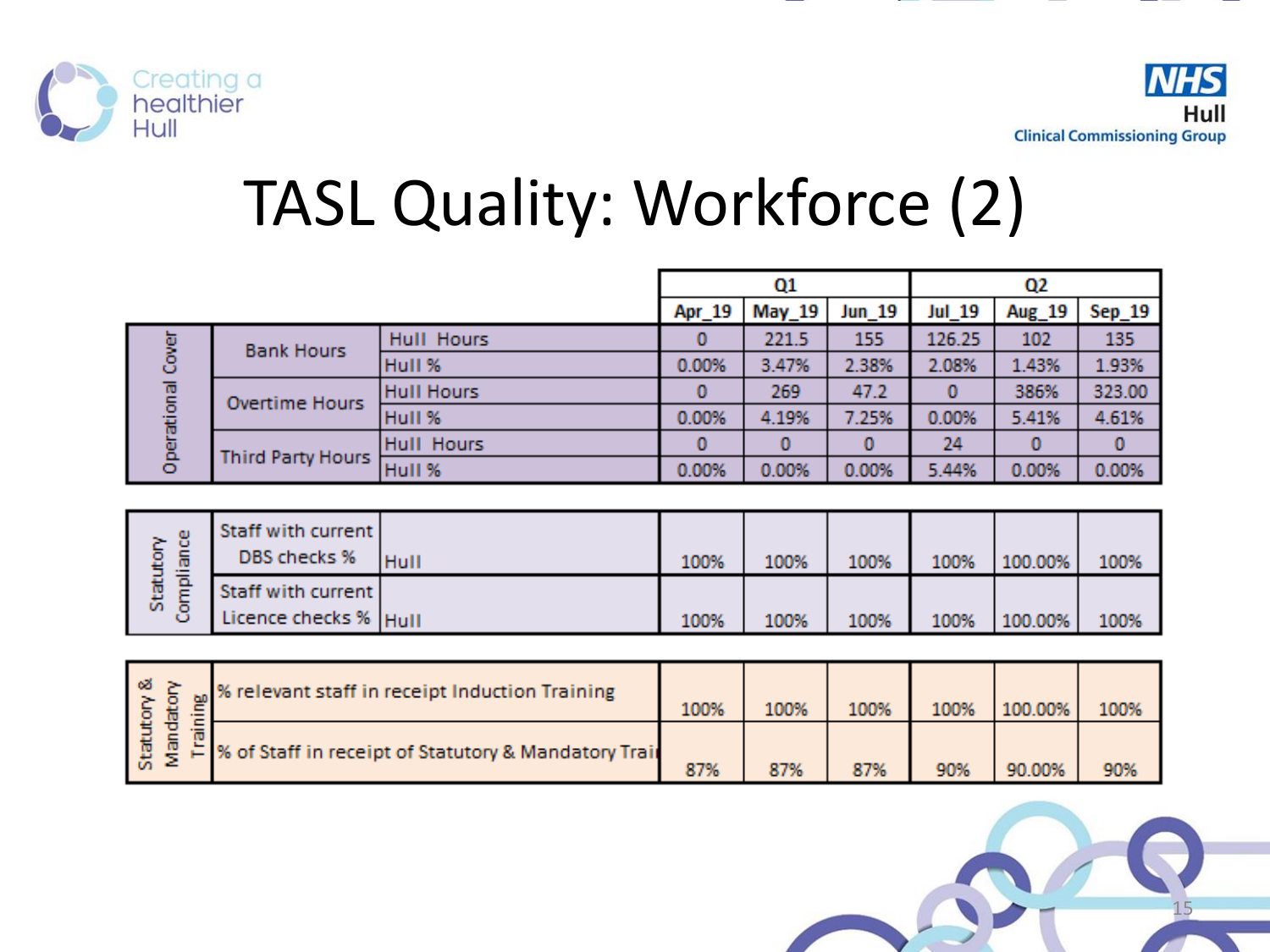

#### TASL Quality: Infection Prevention & Control

| <b>AUDIT</b>                                     | APR  | <b>MAY</b> | JUN  | JUL  | AUG  | <b>SEP</b> |
|--------------------------------------------------|------|------------|------|------|------|------------|
| Vehicle Spot Checks - Exterior                   | 95%  | 73%        | 79%  | 71%  | 80%  | 100%       |
| Vehicle Spot Checks - Cab                        | 95%  | 93%        | 90%  | 97%  | 100% | 100%       |
| Vehicle Spot Checks - Saloon                     | 86%  | 99%        | 97%  | 100% | 100% | 100%       |
| Vehicle Spot Checks - Equipment                  | 100% | 100%       | 98%  | 100% | 100% | 100%       |
| Deep Cleans performed within time scale (12 wks) | 100% | 96%        | 88%  | 96%  | 100% | 100%       |
| CoSHH Compliance                                 | 94%  | 100%       | 100% | 100% | 100% | 100%       |
| Staff - Uniform Compliance                       | 99%  | 100%       | 99%  | 100% | 100% | 100%       |
| Staff - Hand Hygiene                             | 100% | 100%       | 100% | 100% | 100% | 100%       |
| Housekeeping Compliance                          | 100% | 100%       | 100% | 100% | 100% | 98%        |

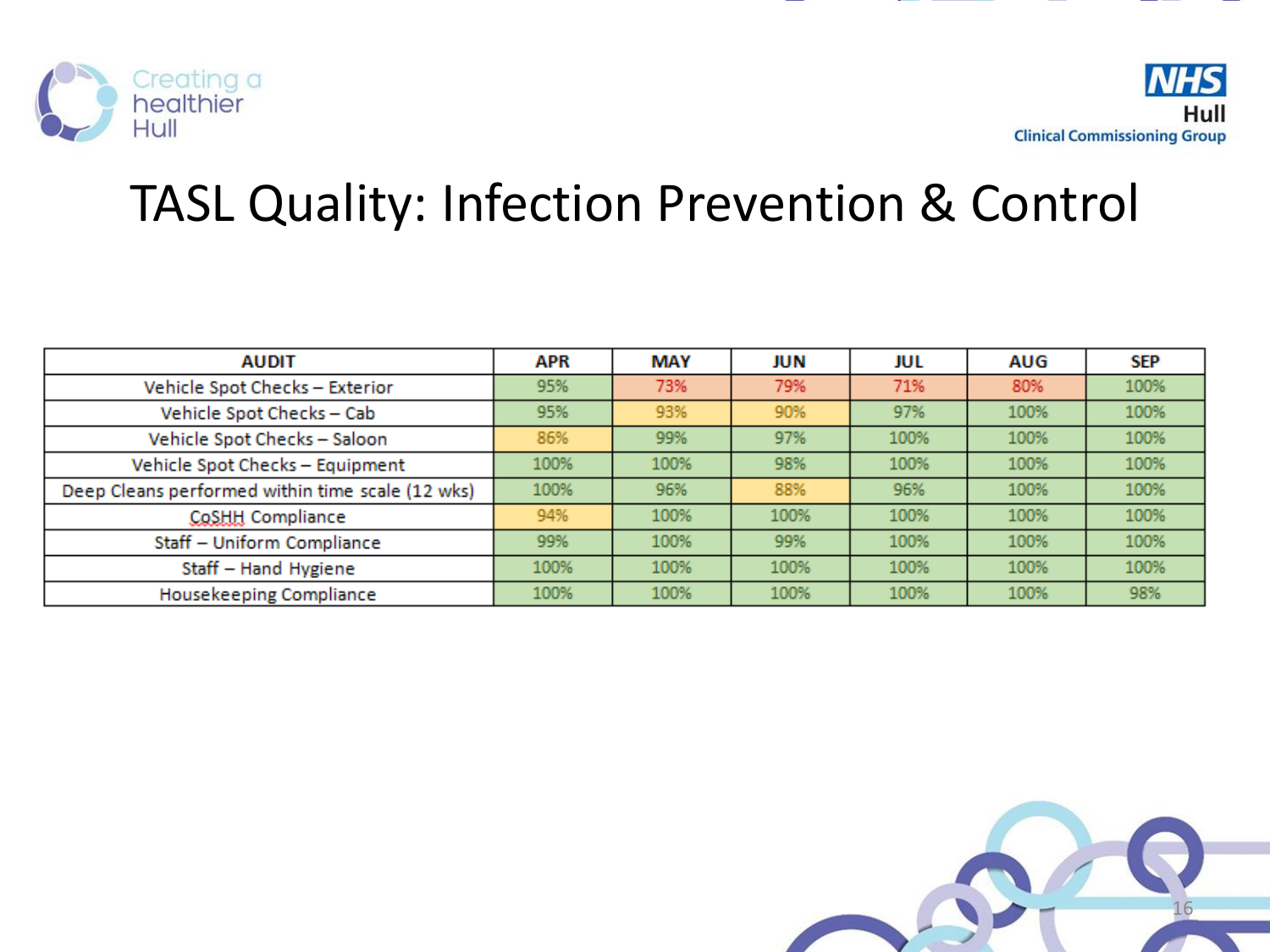



# TASL Quality: Care Quality Commission

Latest report August 2019

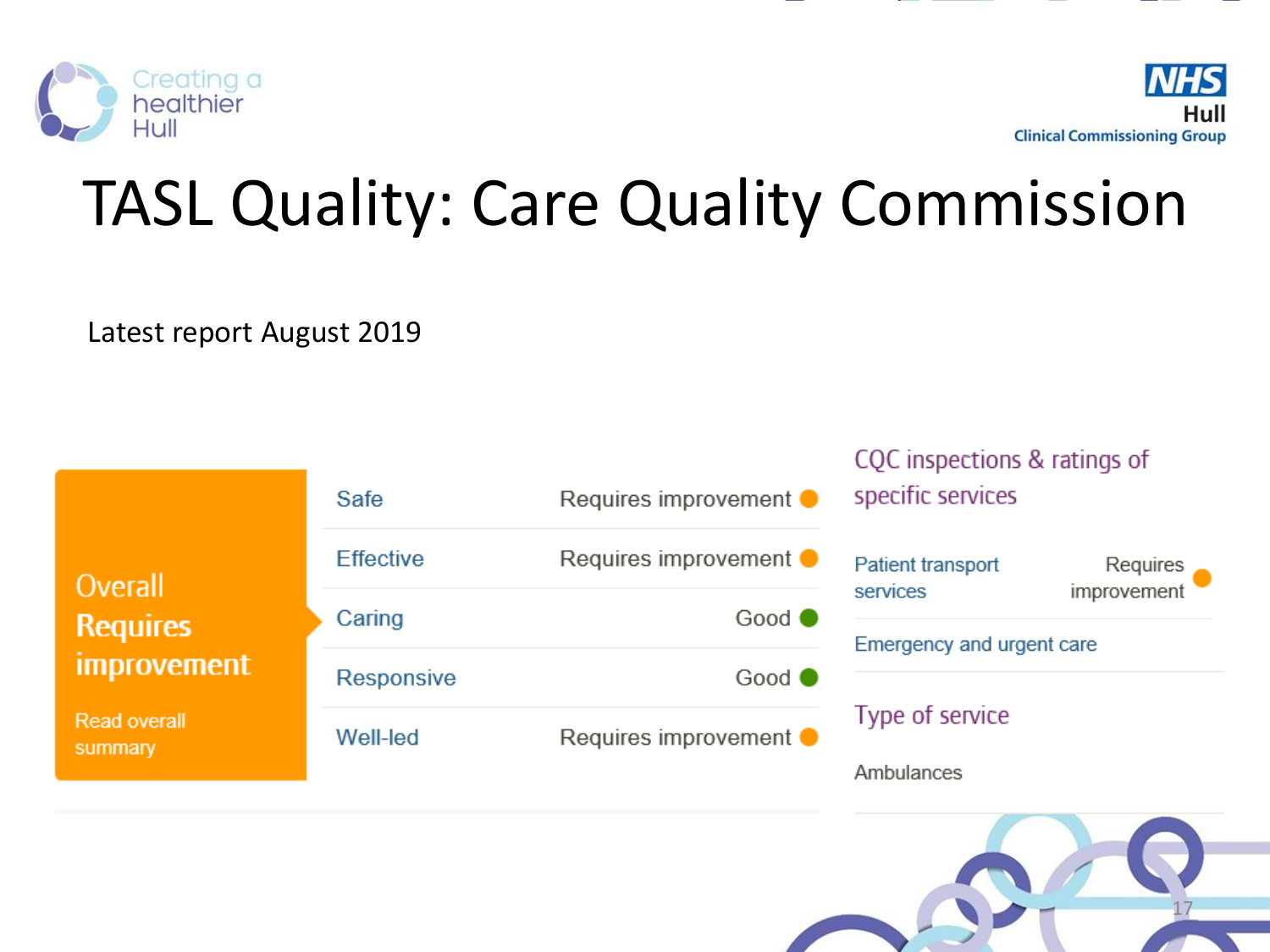



# Building improvements to the Emergency Department at Hull Royal Infirmary Autumn 2019

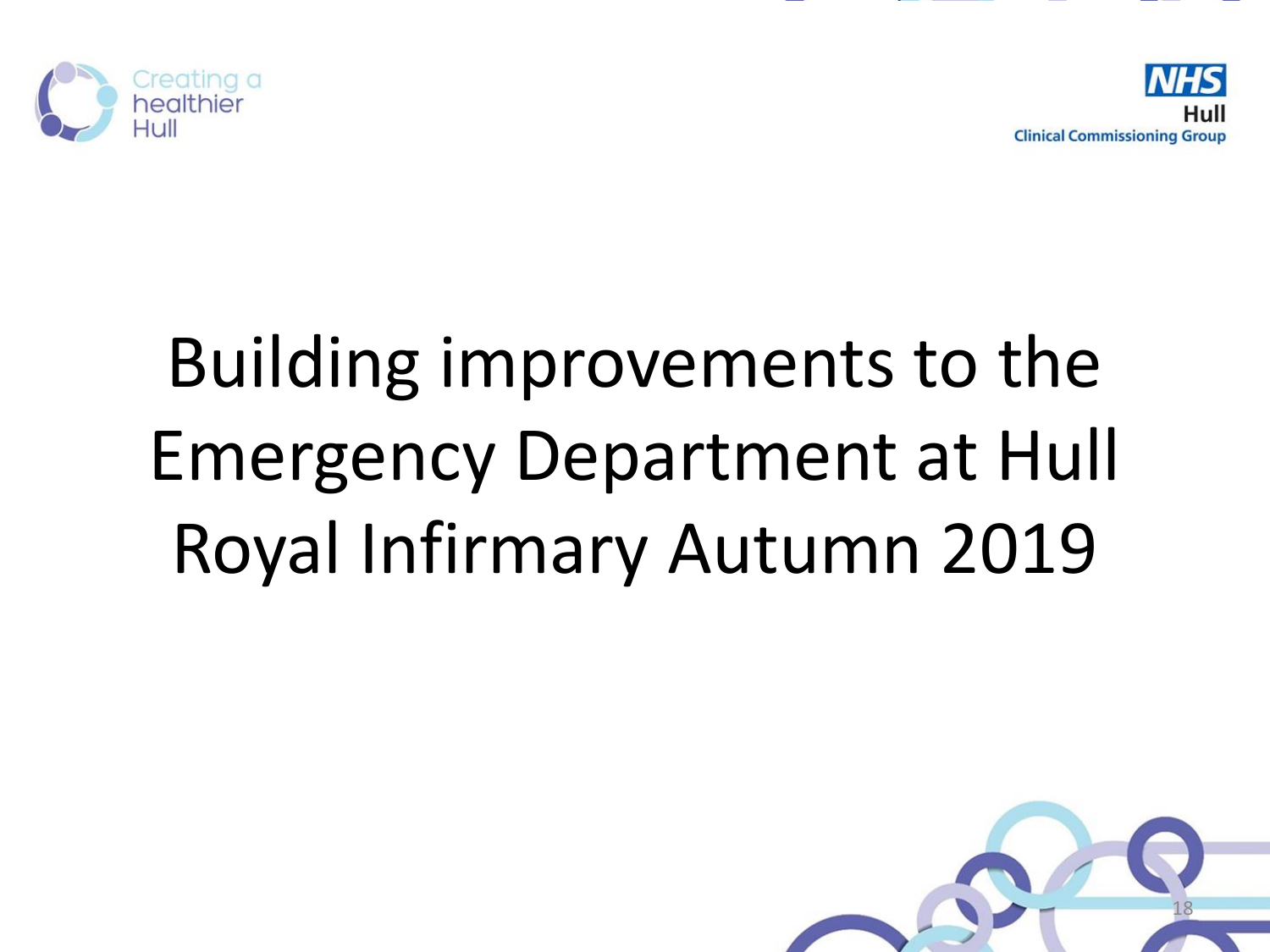



19

- 1. Dedicated entrance and improved environment for emergency care area (minors) with new clinical streaming model
- 2. Additional 12 assessment spaces in the Medical Assessment Unit
- 3. Expansion of the existing Medical Ambulatory Care Unit to include Surgical specialities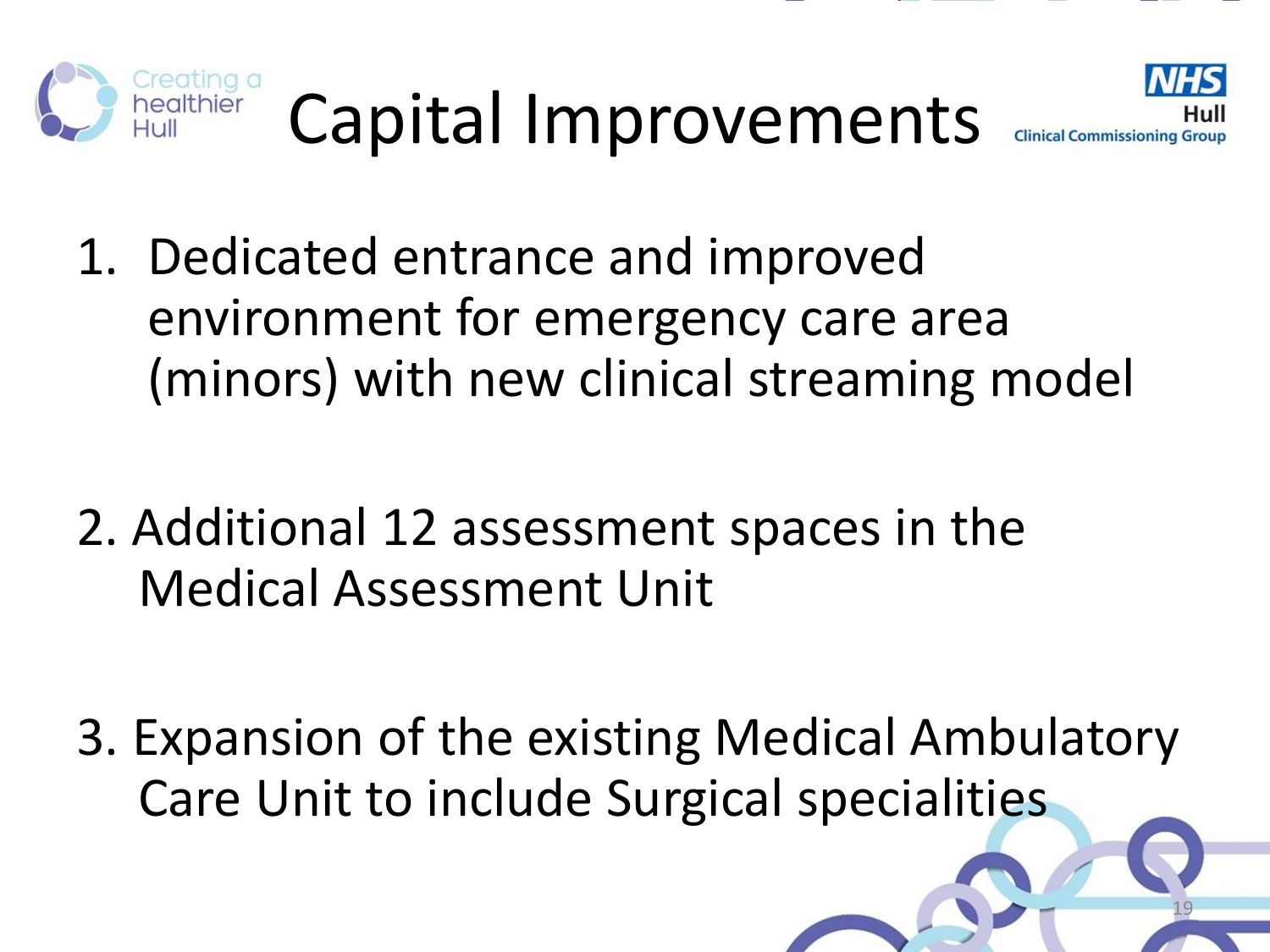

### Emergency Care Model